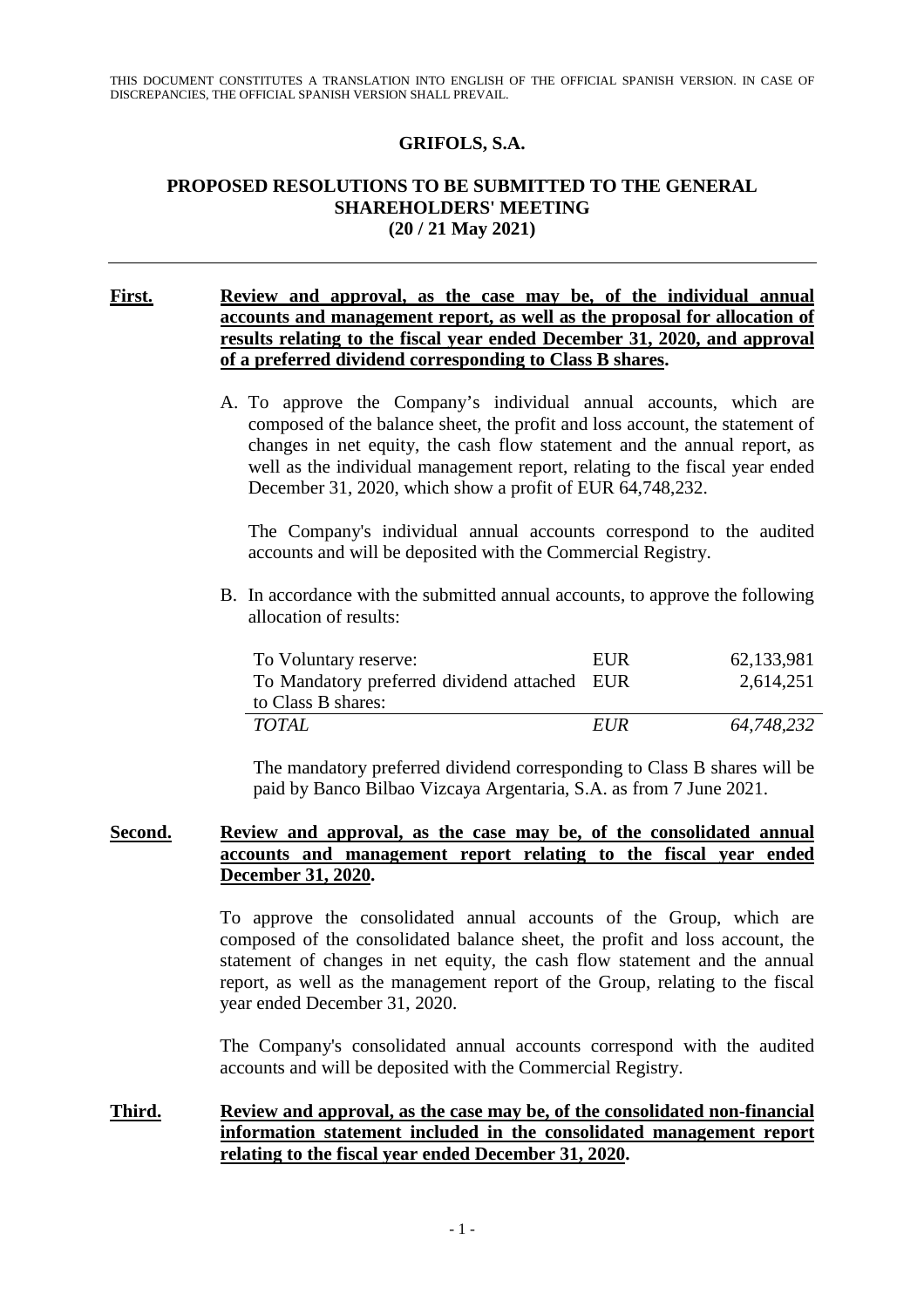To approve the consolidated non-financial information statement included in the consolidated management report relating to the fiscal year ended December 31, 2020. Such statement has been subject to verification in accordance with the current regulations.

### **Fourth. Approval, as the case may be, of the distribution of an ordinary dividend charged to voluntary reserves.**

To approve the distribution of an ordinary dividend of €0.36 per share of Class A and Class B charged to voluntary reserves of the Company for a total amount of €247,519,749.

The dividend will be paid by Banco Bilbao Vizcaya Argentaria, S.A. as from 7 June 2021.

#### **Fifth. Review and approval, as the case may be, of the performance of the Board of Directors throughout the fiscal year ended December 31, 2020.**

To approve the management of the Board of Directors, at both Company and Group level, throughout the fiscal year ended December 31, 2020.

#### **Sixth. Appointment of auditor of the individual annual accounts.**

As established under article 40 of Law 22/2015, of 20 July, of audit accounts, to appoint as auditor of the Company's individual annual accounts, the company Deloitte, S.L., registered in the Official Registry of Auditors (*Registro Oficial de Auditores de Cuentas del Instituto de Contabilidad y Auditoría de Cuentas*) under number S0692, with registered office in Madrid, plaza Pablo Ruiz Picasso, nº 1, Torre Picasso, registered in the Commercial Registry of Madrid, under Volume 13,650, Sheet M-54,414 and provided with Tax Identification Card number B-79104469, for a term of three years starting on January 1, 2021. Such appointment will therefore comprise the audit of the annual accounts for the fiscal years to be ended on December 31, 2021, December 31, 2022 and December 31, 2023.

#### **Seventh. Re-election of auditor of the consolidated annual accounts.**

To re-elect as auditor of the Company's consolidated annual accounts, the company KPMG Auditores, S.L., registered in the Official Registry of Auditors (*Registro Oficial de Auditores de Cuentas del Instituto de Contabilidad y Auditoría de Cuentas*) under number S0702, with registered office in Madrid, Paseo de la Castellana, nº 259 C, registered in the Commercial Registry of Madrid, under Volume 11,961, Sheet M-188,007 and provided with Tax Identification Card number B-78510153, for a term of one year starting on January 1, 2021. Such appointment will therefore comprise the audit of the annual accounts for the fiscal year to be ended on December 31, 2021.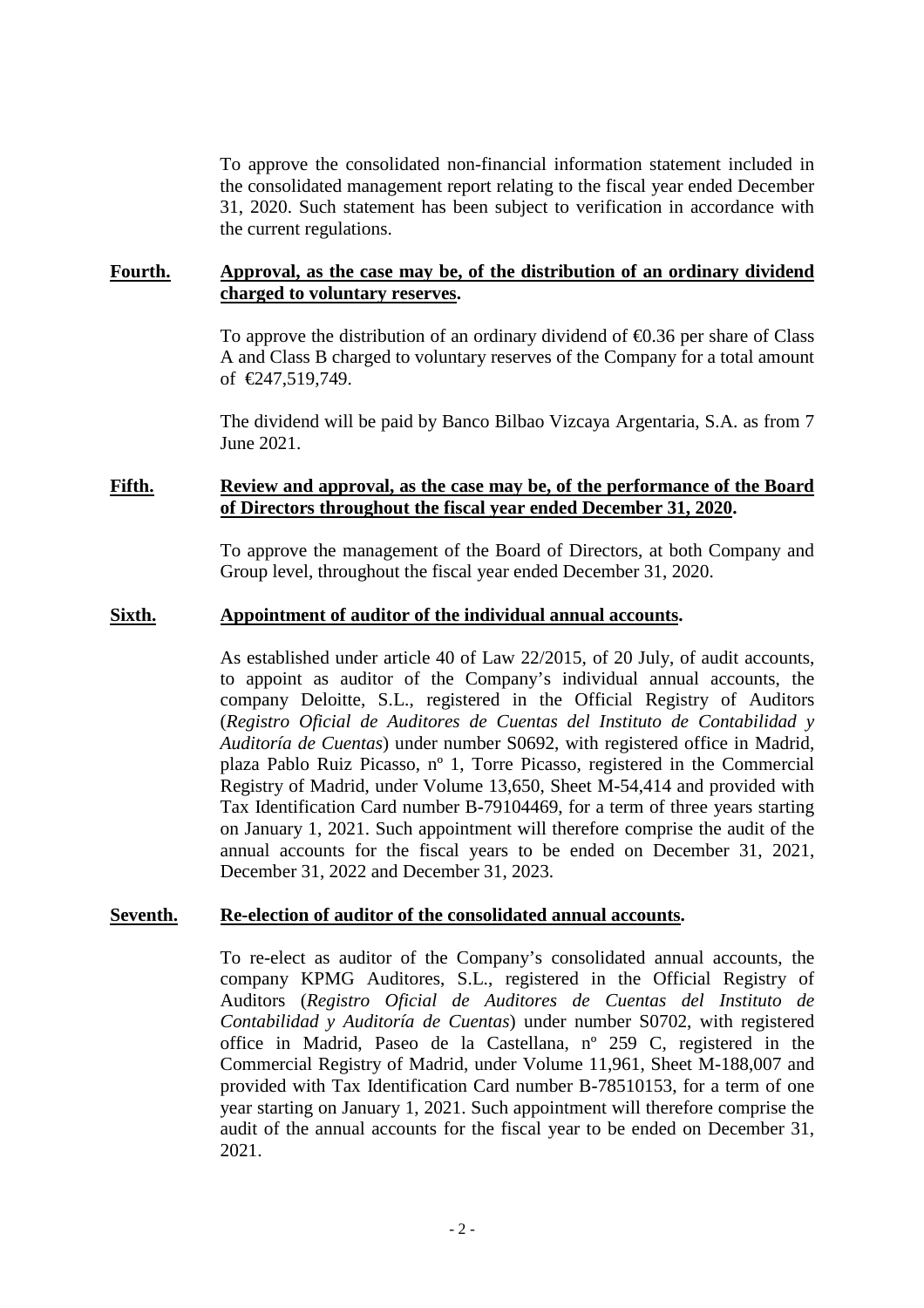# **Eighth. Resignation, dismissal, re-election and/or appointment, as the case may be, of directors. Modification, if applicable, of the number of members of the Board of Directors.**

## **8.1.- Resignation of Mr. Ramón Riera Roca as a member of the Board of Directors.**

 To accept the resignation submitted by Mr. Ramón Riera Roca to his office as member of the Board of Directors of the Company, by means of a letter dated April 6, 2021 and with effects from the date the General Shareholders' Meeting is held, thanking him for the services rendered to date and approving his management. The resignation is motivated due to the fact that his office as director is soon going to expire (May 26, 2021).

# **8.2.- Re-election of Mr. Victor Grifols Roura as a member of the Board of Directors.**

To re-elect, prior report by the Appointments and Remuneration Committee, Mr. Victor Grifols Roura as director and, as the case may be, as Chairman of the Board of Directors of the Company, for a term of four (4) years, since his office as director is about to expire.

It is expressly stated that, according to said report by the Committee, Mr. Grifols Roura will continue to be considered as a "proprietary" director.

In order to approve this resolution, the shareholders shall be provided with this proposal and with the Board of Directors' report regarding the competence, experience and merits of the director and the abovementioned report of the Appointments and Remuneration Committee, in compliance with the Capital Companies Act (*Ley de Sociedades de Capital*).

# **8.3.- Reduction in the number of members of the Board of Directors.**

Before the resignation and the re-election referred to above, the Company's Board of Directors was composed by thirteen (13) members. As a result of the mentioned changes, it is resolved to reduce the number of members of the Board of Directors to twelve (12) members.

## **Ninth. Information on the amendments of the Internal Regulations of the Company's Board of Directors, pursuant to article 528 of the Capital Companies Act.**

Pursuant to article 528 of the Capital Companies Act (*Ley de Sociedades de Capital*), to inform the shareholders of the amendments of the Regulations of the Company's Board of Directors, in order to adapt its content to the current recommendations of the Good Governance Code of Listed Companies. The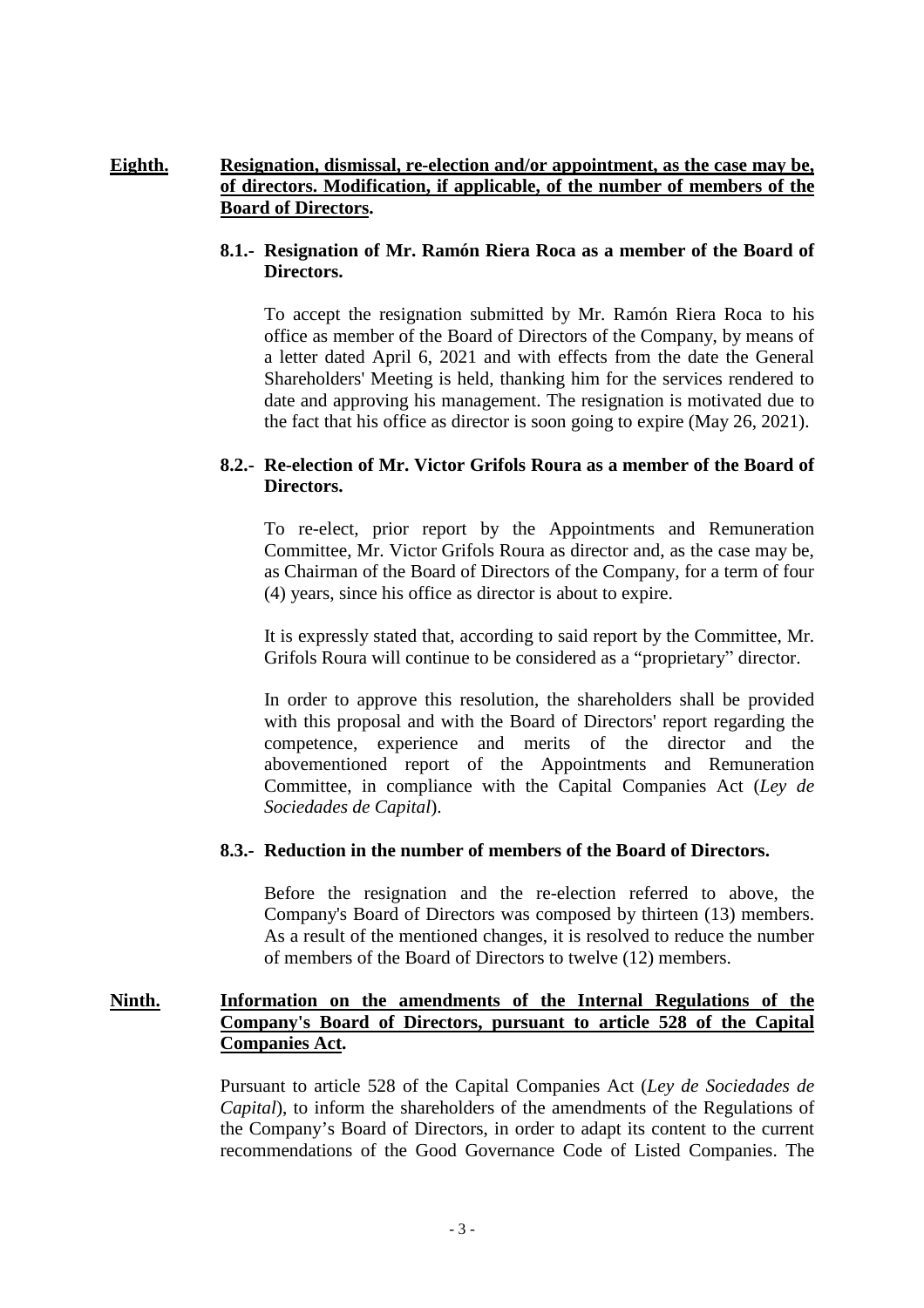shareholders have access to said regulations at the Company's web page*.* 

### **Tenth. Consultative vote on the Annual Remuneration Report.**

Pursuant to the provisions of article 541.4 of the Capital Companies Act (*Ley de Sociedades de Capital*), to submit the Annual Remuneration Report to a consultative vote of the General Shareholders' Meeting.

- **Eleventh. Delegation to the Board of Directors, with full power of substitution in any of its members, of the authority to increase the Company's share capital pursuant to the provisions of article 297.1.b) of the Capital Companies Act, within the legal term of five years as of the date of this General Shareholders' Meeting up to a maximum amount equivalent to 50% of the Company's share capital as of the date of this authorization, being enabled to carry out the increase at once or in several times. Pursuant to the provisions of article 506 of the Capital Companies Act, delegation to the Board of Directors, with full power of substitution in any of its members, of the authority to exclude the pre-emptive subscription rights in the relevant capital increases, up to the limit of 20% of the share capital. To revoke the resolution of delegation to the Board of directors of the authority to increase the Company's share capital passed on 27 May 2016.** 
	- A. Delegation of the authority to increase the Company's share capital

To delegate to the Board of Directors, with full power of substitution in any of its members, the authority to increase the Company's share capital at once or in several times and at any given moment, within a maximum term of five (5) years as from the date of this General Shareholders' Meeting, and in an amount that in no case may exceed half of the Company's share capital at the time of this authorization.

Pursuant to this authorization, the share capital increases will be carried out, if appropriate, by issuing and placing in circulation the new shares (whether of Class A and Class B, exclusively Class A or exclusively Class B), with or without share premium, with a consideration consisting in cash contributions.

As long as there are non-voting Class B shares in circulation, the capital increases will observe, when applicable, the provisions of the Company's Articles of Association as regards the pre-emptive right of acquisition that may correspond in said capital increases.

Likewise, as long as Class B shares hold the redemption rights foreseen in paragraph 4 of article 6.bis of the Articles of Association, the nominal value of the Class B shares that may be issued in the execution of this delegation of authorities cannot exceed one fourth of the total amount of the share capital resulting from the capital increase resolution.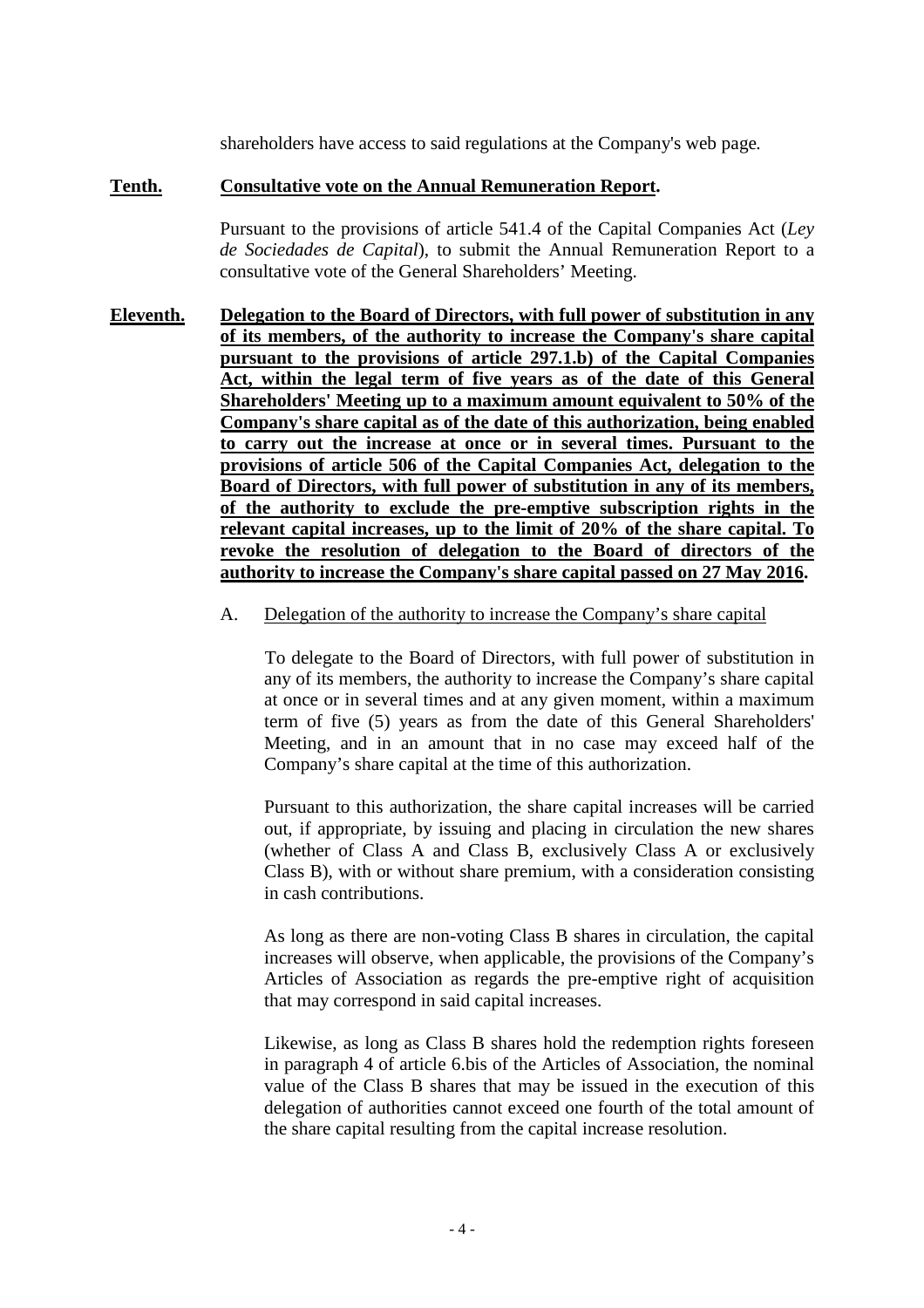# B. Information available to shareholders

This resolution has been passed after making available to the shareholders the proposal and Board of Directors' report in compliance with the provisions of the Companies Act (*Ley de Sociedades de Capital*).

# C. Application for the listing of the new shares

When appropriate, the Company will apply for the listing of the new issued shares on the Stock Exchanges in Madrid, Barcelona, Bilbao and Valencia, as well as in the Spanish Automated Quotation System (*SIBE / Continuous Market*), and via ADSs (*American Depositary Shares*), on the National Association of Securities Dealers Automated Quotation (NASDAQ) as well as the inclusion of the new shares in the accounting registries of the company Sociedad de Gestión de los Sistemas de Registro, Compensación y Liquidación de Valores, S.A.U. (Iberclear).

# D. Delegation of powers to the Board of Directors

To delegate to the Board of Directors, with full power of substitution in any of its members, the authority to:

- (a) set the terms and conditions of the capital increases and the characteristics of the shares in all aspects not foreseen by the General Shareholders' Meeting, as well as to freely offer the new unsubscribed shares within the term(s) of exercise of the preemptive right of subscription;
- (b) establish that, in the event of an incomplete subscription, the share capital will be increased only in the amount of the subscriptions effectively carried out;
- (c) redraft the articles of the Articles of Association related to share capital and number of shares;
- (d) exclude, pursuant to the provisions of article 506 of the Capital Companies Act, the pre-emptive right in the terms and conditions set forth therein and up to a maximum of 20% of the Company's share capital;
- (e) apply for, when appropriate, the listing of the shares issued pursuant to this authorization, as well as to carry out all the necessary actions and procedures and to file the documents that might be required before the competent bodies of the abovementioned stock exchange markets, for admission to listing of the new shares issued as a consequence of the agreed capital increase; it is expressly put on record that Grifols agrees to be bound by